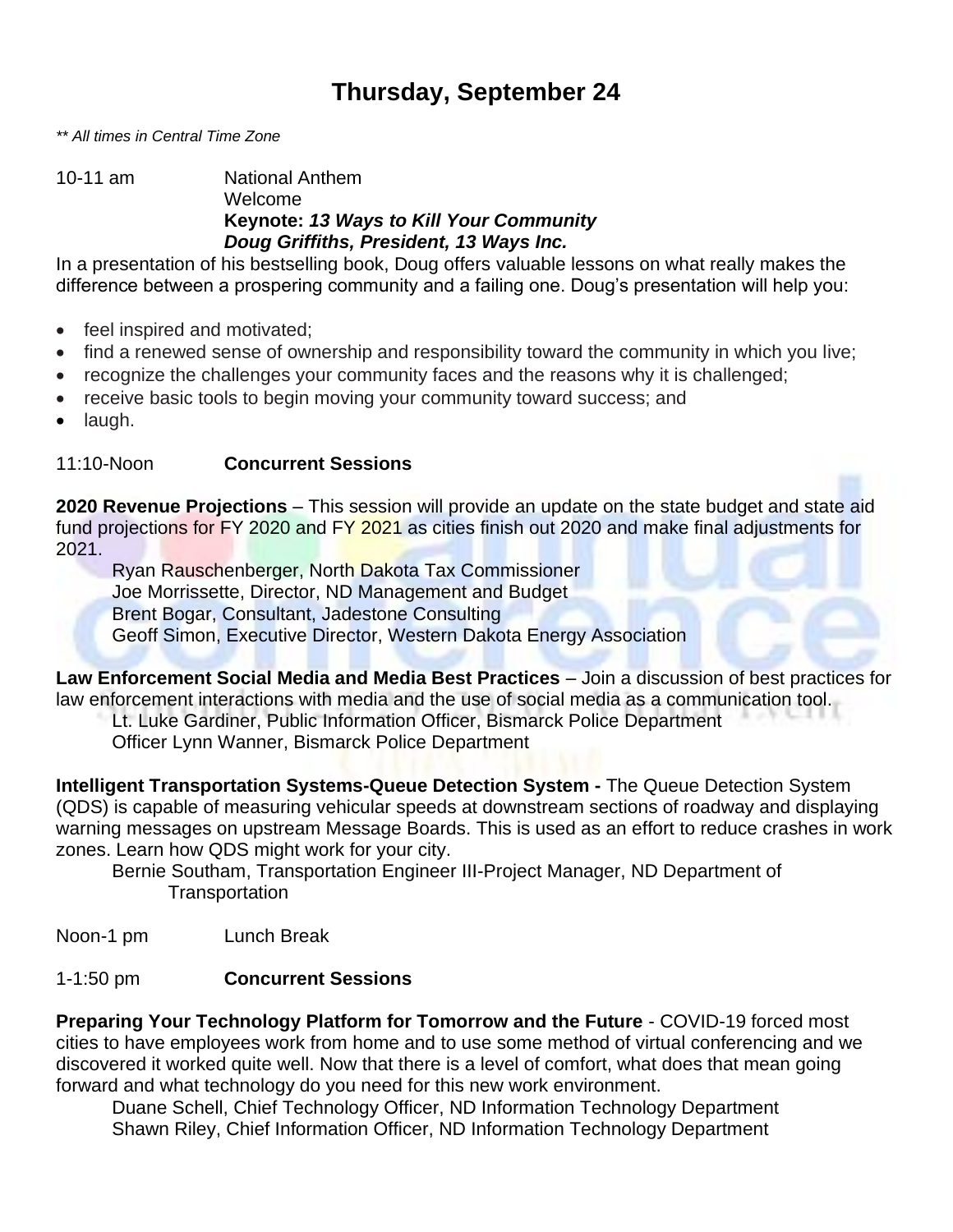**Main Street Program Funding Resources** *-* Join the staff of the ND Department of Commerce to learn more about the funding programs and grants available through the Main Street Program. Brett Gurholt, Community Development Liaison, ND Department of Commerce

**Communication During Times of Emergency** *-* Cities face unique communication issues in times of emergency and crisis. This session will provide information about communication between departments, with the public and with the media and best practices for how to share information. John Bernstrom, Communication Specialist, City of Grand Forks

## 2-2:50 pm **Concurrent Sessions**

## **ND Department of Transportation Report: A Look to the Next Session**

The ND Department of Transportation will present their vision for the future of transportation in North Dakota, projects being planned and what cities should be doing to prepare for that future.

William Panos, Director, ND Department of Transportation

**Special Assessment Basics** – This presentation will discuss generally the process for completing a project that is funded through special assessments.

Gabe Schell, City Engineer, City of Bismarck

**Federal Indian Law and Weaving through Legal Eras** – Join North Dakota's Labor Commissioner for a background in Federal Indian Law, how it hasn't assisted States and Local Jurisdictions with understanding Federal Indian Law and its many legal Eras. This session will also discuss the unique aspects of Native American Tribal culture and how it relates to city officials' interactions with Tribal members.

Erica Thunder, ND Labor Commissioner

## 3-4 pm **Small Cities Big Ideas**

This session is an opportunity for elected and appointed small city representatives to discuss issues common to smaller cities. Come prepared to share your city's issues, offer ideas and suggestions and share your success stories. The conversation will be led by conference participants and League staff will be available to answer questions and provide legal background.

### 4:15-5:00 pm **Wine Down Happy Hour**

Join your colleagues for a virtual networking event. This is a great opportunity to connect with other city leaders and discuss hot topics over a beverage of your choice.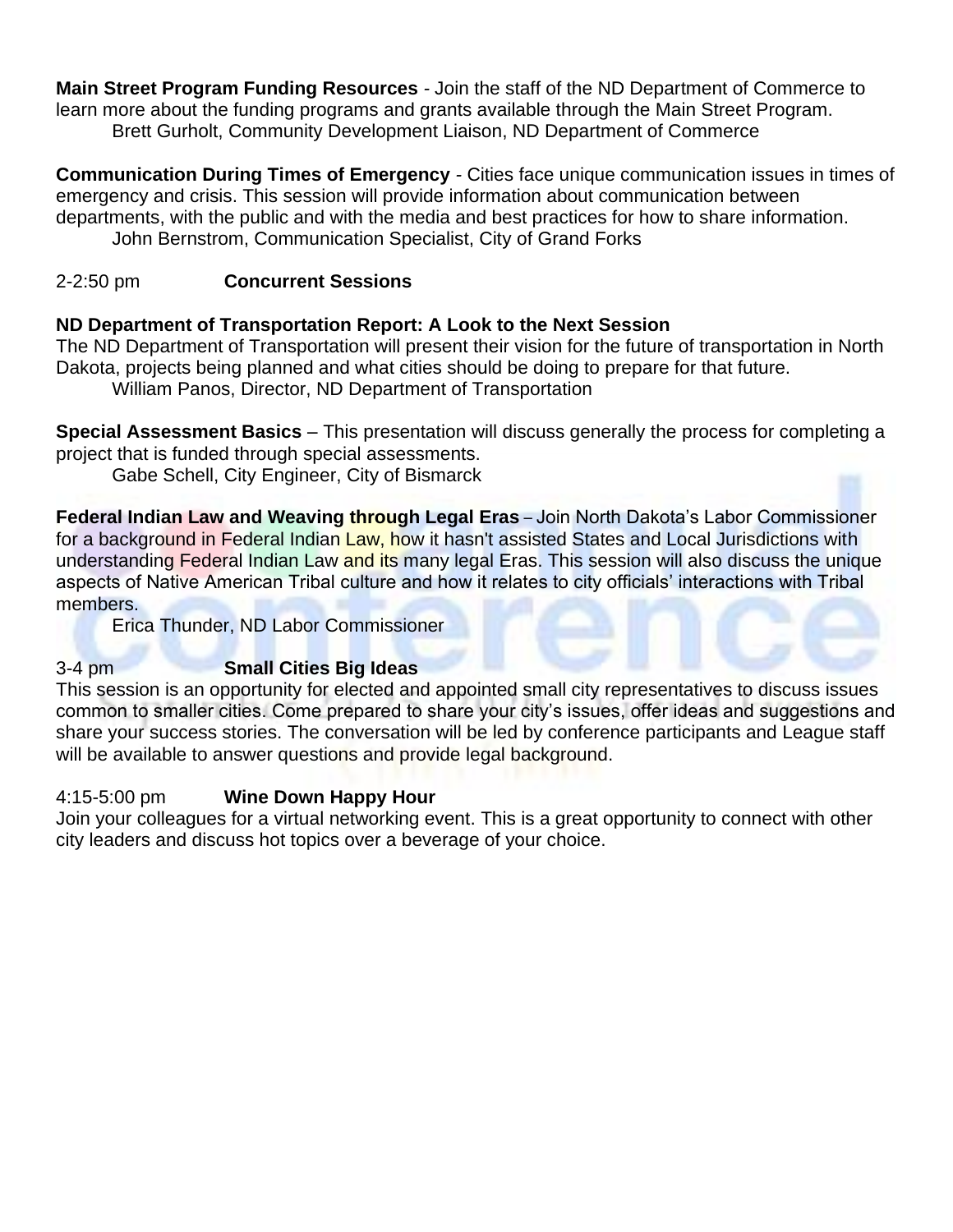# **Friday, September 25**

#### 10-10:50 am *Embracing Livable Policies to Benefit All Danielle Arigoni, Director of Livable Communities, AARP*

The population of North Dakota and the United States is rapidly aging. By 2030, one of every five people in the U.S. will be 65 or older. By 2035, the number of adults older than 65 will be greater than the number of children under 18. In North Dakota 9 counties currently see their median age is 50 or older. And another handful of counties are right on their heels. In this session, Danielle will talk about how the AARP Network of Age-Friendly States and Communities has served as a catalyst to educate local leaders and encourage them to implement the types of changes that make communities more livable for people of all ages, especially older adults. Learn about the successes these communities have had related to community planning, private sector investment, and awareness. Also, hear new information about how communities that are a part of the network have been able to adapt and respond more readily in the face of crisis including COVID19.

## 11-11:50 am **Concurrent Sessions**

**NDIRF: North Dakota Public Health Insurance Trust (NDPHIT)** – NDIRF is rolling out NDPHIT, and after a review of how it works, the presenters will answer questions so you can determine if your city should participate and how to do so.

Randall Johnson, Senior Vice President, Hays of Utah Insurance Services Brennan Quintus, CEO, North Dakota Insurance Reserve Fund

**2021 Legislative Session: Hot Topics and Staying Engaged** - This will be a wide ranging session to discuss possible uses of the Legacy Fund, the future of the Prairie Dog funds and a general overview of how to stay engaged in the Legislative process under new requirements of social distancing and virtual hearings.

 $-25, 2020$  - Virtual Event

Senator Rich Wardner Representative Chet Pollert

**Drug and Alcohol Testing and Government Employers -** The laws and restrictions that apply to government employers performing drug and alcohol testing on employees will be discussed.

Tara Brandner, Assistant Attorney General for ND

11:50 am-1 pm Lunch Break

### 1-1:50 pm **Concurrent Sessions**

**Infrastructure and Capital Project Funding Options** – This session will focus on project financing and/or refinancing so you can make the best use of limited tax dollars, fund additional projects and lower your risk of running into debt service issues.

Kelvin Hullet, Economic Development and Government Program Market Manager, Bank of North Dakota Deann Ament, Executive Director, ND Public Finance Authority Shannon Fisher, Manager, Drinking Water State Revolving Fund, ND Department of Environmental Quality Elizabeth Tokach Duran, Manager, Clean Water State Revolving Fund Program, ND Department of Environmental Quality Bonnie Malo, Community Services Director, ND Department of Commerce Mark Wax, Community Programs Director, Rural Development ND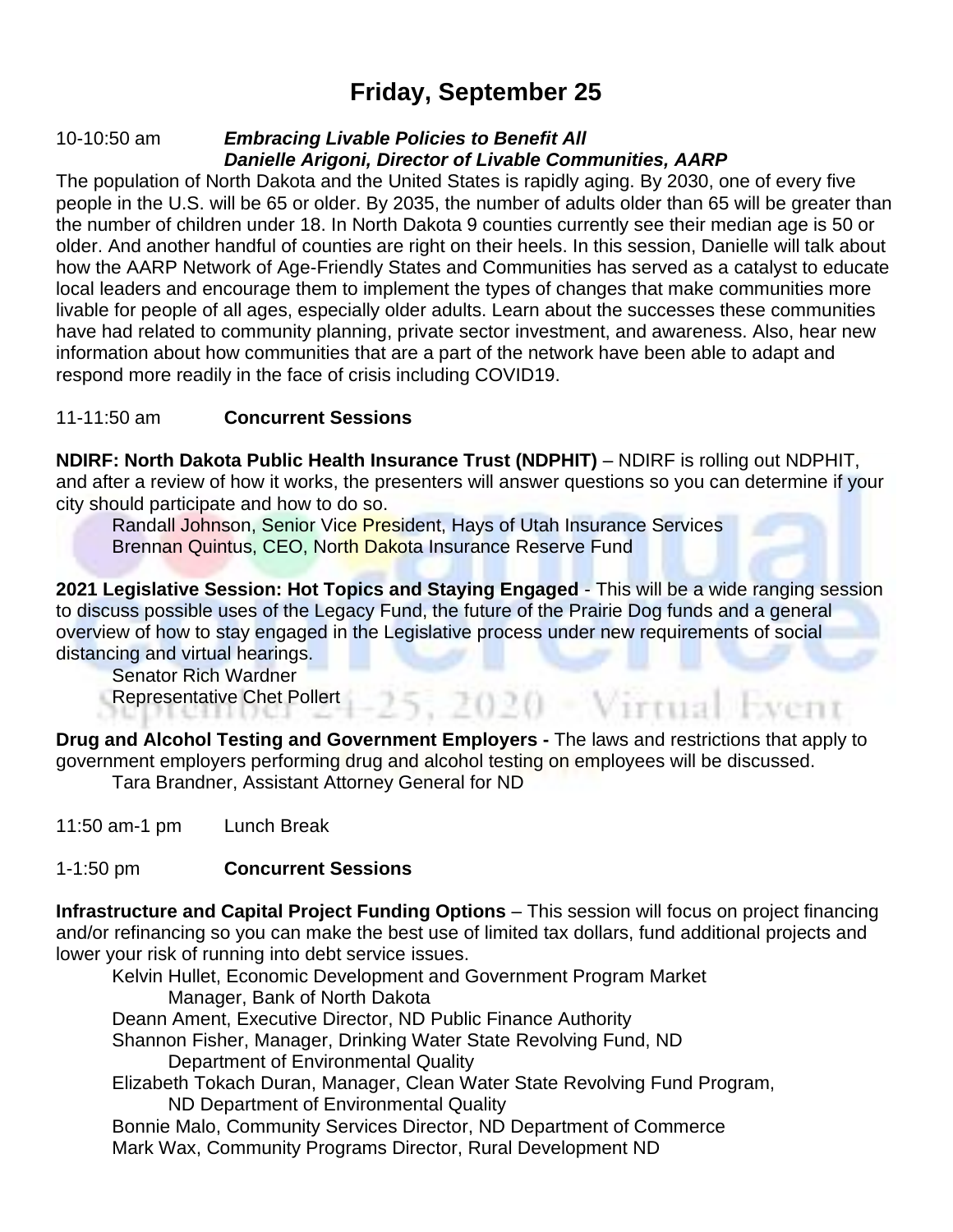**Extra Territorial Zoning Panel** – Join our panel to discuss how cities can use their extra territorial zoning jurisdiction to facilitate orderly and more cost-efficient growth.

Daniel Nairn, Planner, City of Bismarck Tim Solberg, Director of Planning & Zoning, City of West Fargo Natalie Pierce, Planner, Morton County

**Dangerous Buildings** – This presentation will discuss the process the city of Fargo has used to identify and address dangerous buildings in the city. Alissa Farol, Assistant City Attorney, Fargo

2-3 pm **Awards and Passing of the Gavel**